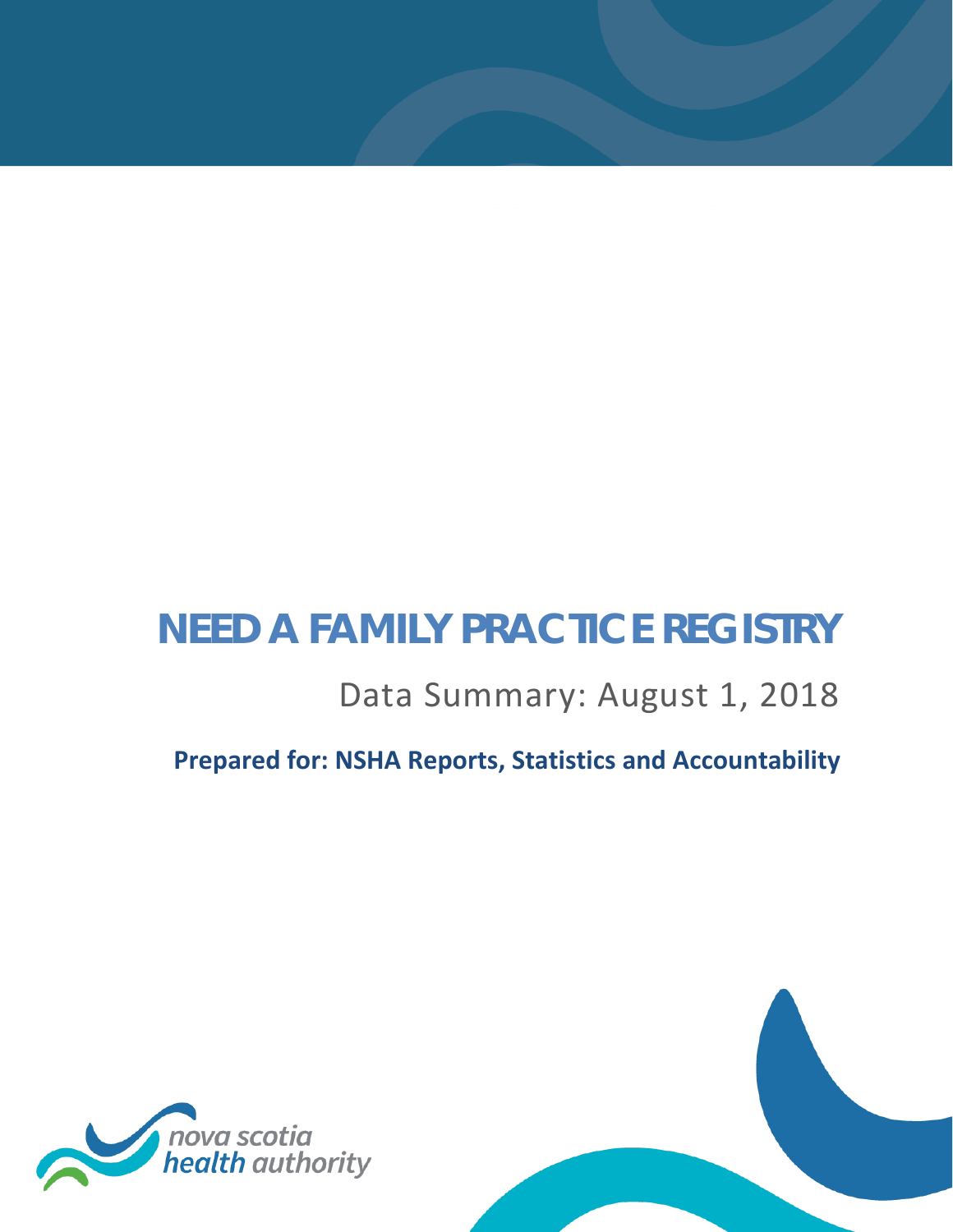

#### **INTRODUCTION**

Nova Scotia Health Authority's Need a Family Practice registry was launched on November 1, 2016. The registry provides a coordinated and consistent provincial approach for tracking Nova Scotians who selfidentify as not having access to a primary care provider (family doctor or nurse practitioner). People can register themselves and their family members online at [needafamilypractice@nshealth.ca](mailto:needafamilypractice@nshealth.ca) or by phone through 811.

The data below report on all registrants since November 2016. They fall into two categories: those not yet placed, and those who have found a primary care provider. Once a registrant is identified to have found a primary care provider, their information is removed from the total number of registrants not yet placed.

| <b>NOT YET PLACED</b><br>Registrants who have submitted a request to<br>have their name placed on the provincial NFP<br>registy and have not yet been placed with a<br>practice. | <b>FOUND A PRIMARY CARE PROVIDER</b><br>Registrants who have found a primary care<br>provider either through<br>(a) Providers/practices confirm people as accepted<br>via a list provided through the NFP registry<br>OR<br>(b) Registrants indicate they have found a primary<br>care provider when contacted or when<br>updating their information in the registry |
|----------------------------------------------------------------------------------------------------------------------------------------------------------------------------------|----------------------------------------------------------------------------------------------------------------------------------------------------------------------------------------------------------------------------------------------------------------------------------------------------------------------------------------------------------------------|

# **WHAT THE NEED A FAMILY PRACTICE REGISTRY DOES AND DOES NOT DO**

The registry allows us, for the first time, to establish provincial data on how many Nova Scotians do not have regular access to primary care and where they are located. That enables us to plan and prioritize work to expand and enhance collaborative family practice teams around the province. The registry acts as a mechanism to track individuals who self-identify they cannot find a family practice and, therefore, is not a strategy that improves access to primary care.

We recognize that the Need a Family Practice registry does not capture every Nova Scotian without access to a primary care provider: not everyone is aware of the registry, and others are not actively seeking a primary care provider.

The registry is also a resource that allows us to provide family doctors and nurse practitioners who are accepting new patients with a list of people in need in their area, according to their date of registration. The College of Physicians and Surgeons of Nova Scotia *Professional Guidelines and Standards Regarding Accepting New Patients* identifies a first come, first serve approach. Primary care providers are not required to accept patients from this list.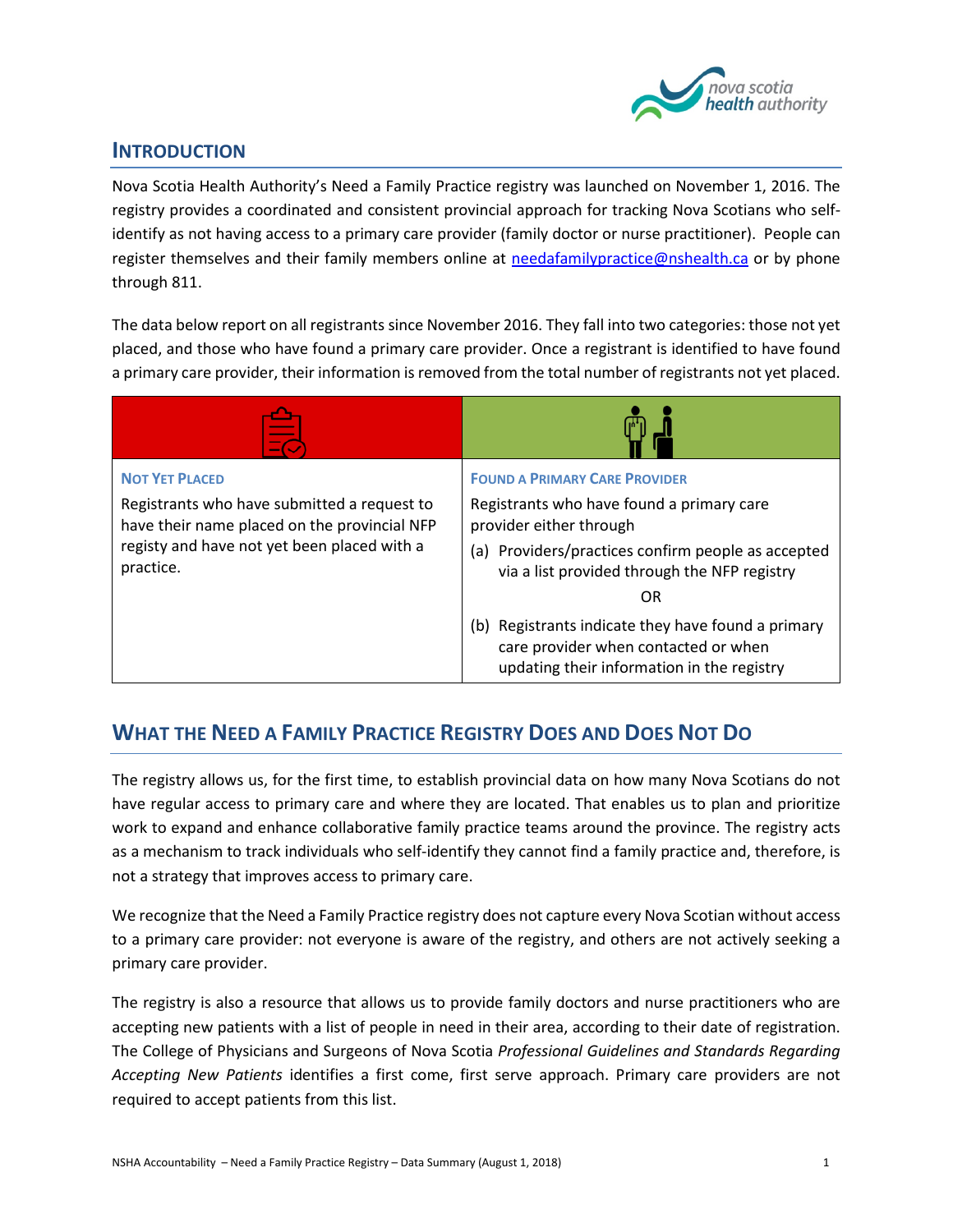

# **OVERALL HIGHLIGHTS – AS OF AUGUST 1, 2018**



#### **TOTAL NUMBER OF REGISTRANTS WITHOUT A FAMILY PRACTICE**

- 54,915 registrants not yet placed with a family practice
- This is 6.0% of the total population in Nova Scotia, based on 2011 census data.



#### **TOTAL NUMBER OF REGISTRANTS WHO HAVE FOUND A PRIMARY CARE PROVIDER**

- 17,894 people have found a primary care provider as tracked through the registry since its launch in November 2016.
- This data is *not* included in the 54,915 volumes.
- Of these, 1,392 people found a primary care provider over the past month.

#### **TOTAL VOLUMES - MONTHLY REGISTRY ACTIVITY BETWEEN JULY 1, 2018-AUGUST 1, 2018**

During the month of July, 4,128 new registrations occurred. 1,720 registrants were removed from the registry.<sup>[1](#page-2-1)</sup> [Figure 1](#page-2-0) highlights the overall activity in the registry during the month of July 2018.

<span id="page-2-0"></span>**Figure 1:** *Need a Family Practice Registry - Monthly Activity*



<span id="page-2-1"></span><sup>&</sup>lt;sup>1</sup> It is important to note that the number of people who are 'removed from the registry' includes those who have found a primary care provider over the past month as tracked through the registry (1,392 people) **and** those who are removed for other reasons, such as moving, withdrawing consent to have their names forwarded to a practice, being duplicate registrations, etc.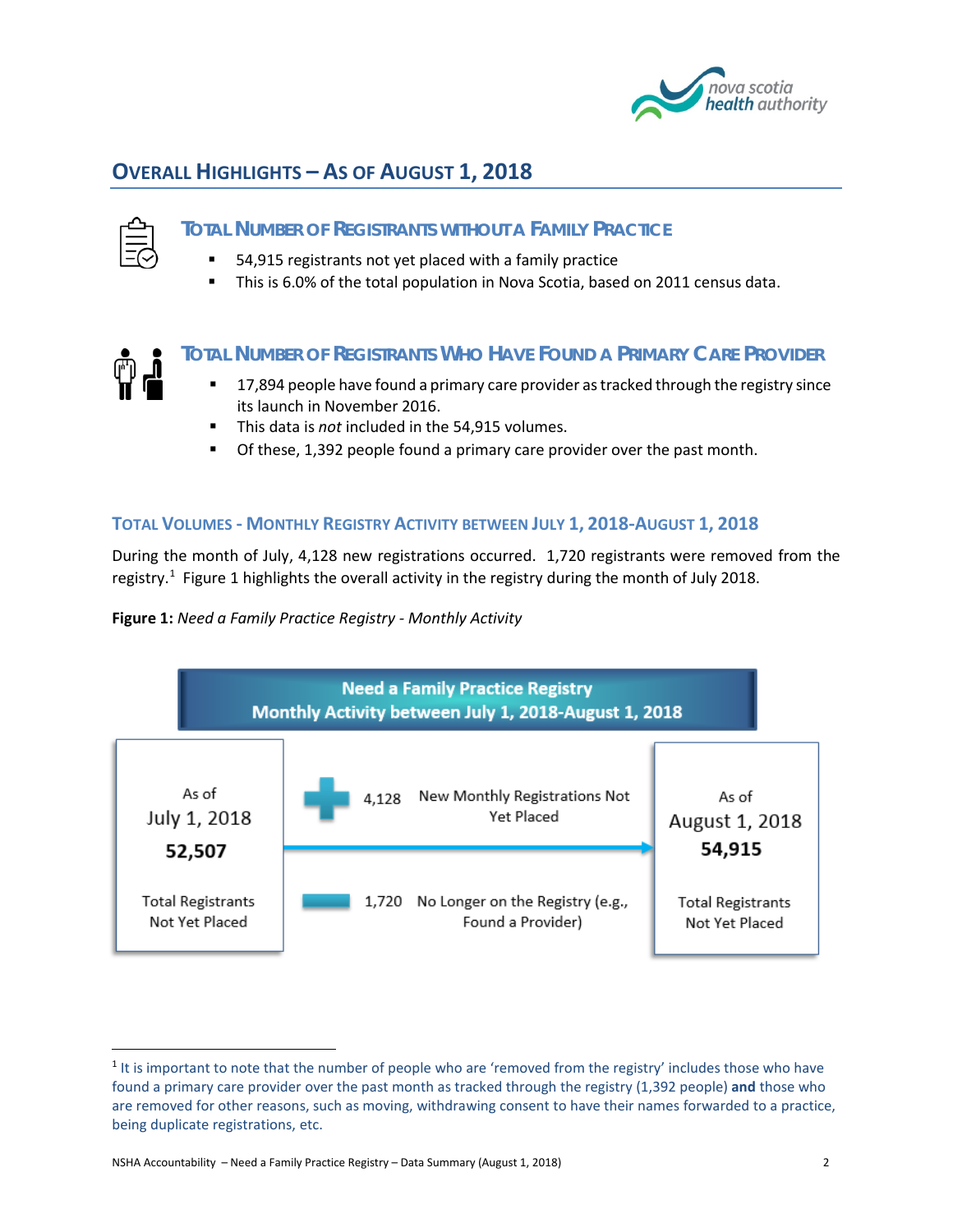

## **PROVINCIAL OVERVIEW – TOTAL VOLUMES OF REGISTRANTS NOT YET PLACED**

There were 54,915 registrants not yet placed with a family practice as of August 1, 2018.

[Figure 2](#page-3-0) depicts the total number of registrants not yet placed by zone as a percent of the total Nova Scotia population, based on 2011 Census data

The Nova Scotia Health Authority (NSHA) is divided into four management zones, which includes:

- Central Zone Halifax Regional Municipality, Eastern Shore and West Hants Areas
- **Eastern Zone Cape Breton, Antigonish and Guysborough Areas**
- Northern Zone Colchester, Cumberland, and Pictou County Areas
- Western Zone Annapolis Valley, South West, and South Shore Areas

Each of the zones includes a number of smaller geographic areas, called community health networks, which are used to support health care planning by the NSHA, the Department of Health and Wellness, and the health research community. The networks closely align with county boundaries. Together these cover all areas of Nova Scotia.

The table below gives a detailed geographical breakdown of the volume of registrants not yet placed by zone and community health network and as a percent of the corresponding Nova Scotia population [\(Table](#page-4-0)  [1\)](#page-4-0). A small number of people may be listed as "unknown." These may be registrants, for example, whose complete address information was not available. These are updated as new information is received.

<span id="page-3-0"></span>



\*Note: 29 registrations have an unknown zone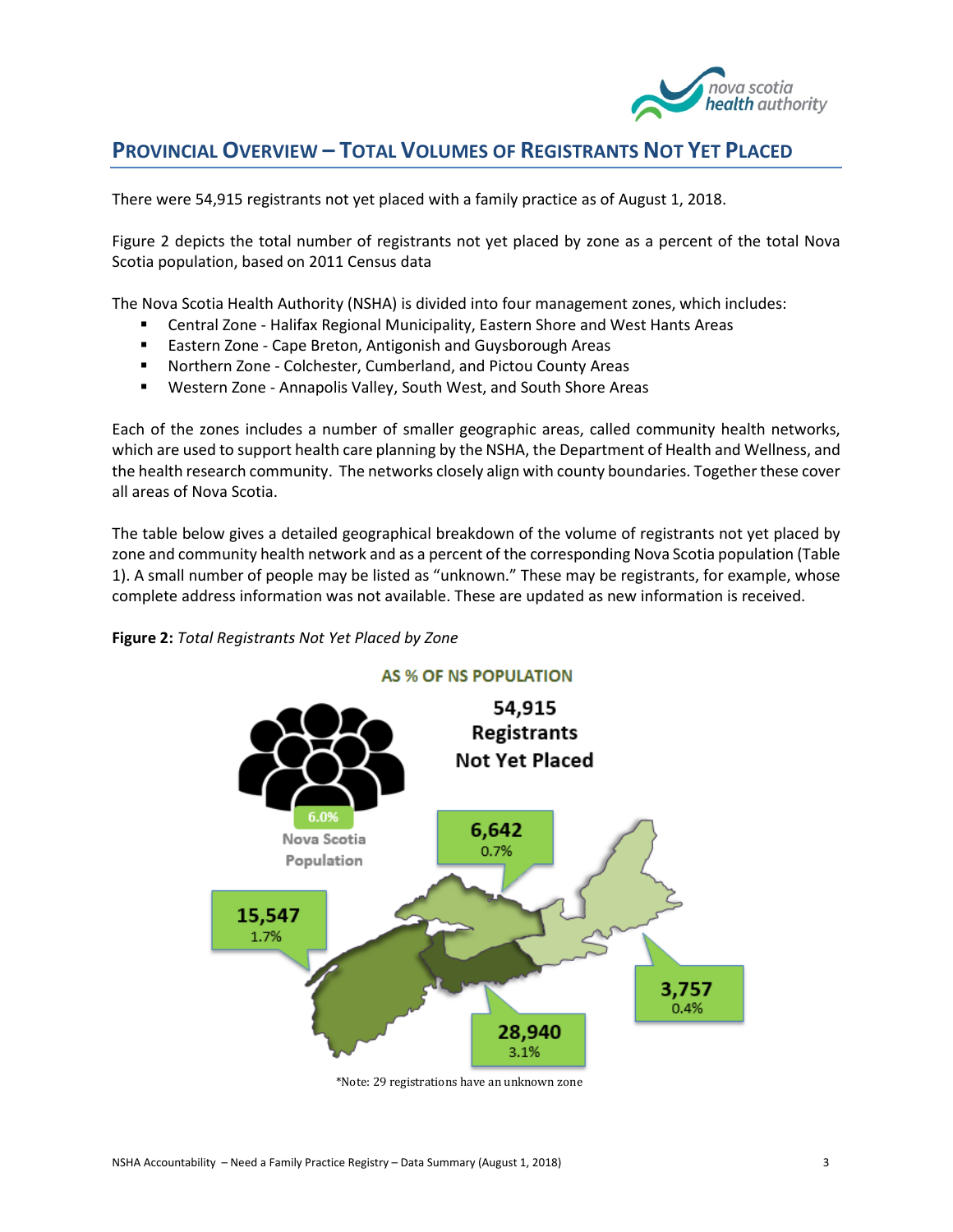

<span id="page-4-0"></span>

| Table 1: Volumes Not Yet Placed by Zone and Community Health Network and as a Percent of the |  |
|----------------------------------------------------------------------------------------------|--|
| Population by Zone and Community Health Network                                              |  |

| <b>Zone/Community Health Network</b> | Total #<br><b>Not Yet</b><br><b>Placed</b> | <b>Population</b><br>by Zone, Network<br>(2011) | % of Population<br>by Zone, Network<br>(2011) |
|--------------------------------------|--------------------------------------------|-------------------------------------------------|-----------------------------------------------|
| <b>Central</b>                       | 28,940                                     | 409,706                                         | 7.1%                                          |
| Bedford / Sackville                  | 5,052                                      | 87,838                                          | 5.8%                                          |
| Dartmouth / Southeastern             | 9,871                                      | 115,427                                         | 8.6%                                          |
| Eastern Shore Musquodoboit           | 817                                        | 18,165                                          | 4.5%                                          |
| Halifax Peninsula / Chebucto         | 12,456                                     | 167,379                                         | 7.4%                                          |
| <b>West Hants</b>                    | 744                                        | 20,897                                          | 3.6%                                          |
| <b>Eastern</b>                       | 3,757                                      | 163,450                                         | 2.3%                                          |
| Antigonish and Guysborough           | 287                                        | 27,548                                          | 1.0%                                          |
| Cape Breton County                   | 2,823                                      | 102,397                                         | 2.8%                                          |
| Richmond<br>Inverness / Victoria /   | 647                                        | 33,505                                          | 1.9%                                          |
| <b>Northern</b>                      | 6,642                                      | 150,409                                         | 4.4%                                          |
| <b>Colchester East Hants</b>         | 3,467                                      | 69,991                                          | 5.0%                                          |
| Cumberland                           | 940                                        | 34,750                                          | 2.7%                                          |
| Pictou County                        | 2,232                                      | 45,668                                          | 4.9%                                          |
| Unknown                              | 3                                          |                                                 | 0.0%                                          |
| <b>Western</b>                       | 15,547                                     | 196,284                                         | 7.9%                                          |
| <b>Annapolis and Kings</b>           | 7,427                                      | 78,507                                          | 9.5%                                          |
| Queens and Lunenburg                 | 4,643                                      | 59,384                                          | 7.8%                                          |
| Yarmouth / Shelburne / Digby         | 3,477                                      | 58,393                                          | 6.0%                                          |
| <b>Unknown</b>                       | 29                                         |                                                 | 0.0%                                          |
| <b>Total # Not Yet Placed</b>        | 54,915                                     | 919,849                                         | 6.0%                                          |